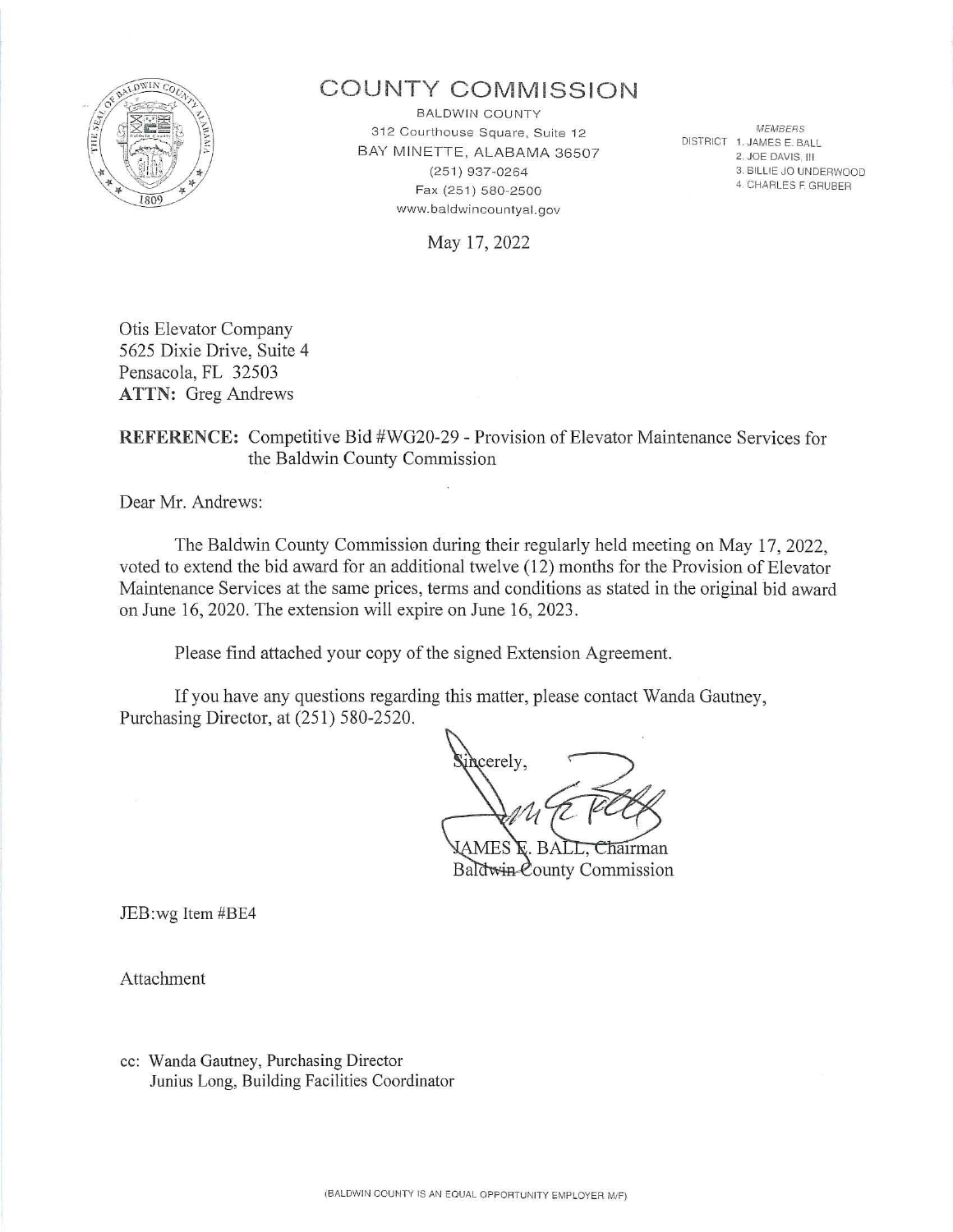

DATE: 04/26/2022

TO: Baldwin county Purchasing Finance & Accounting 312 Courthouse Square, Ste 11 Bay Minette, AL 36507

EQUIPMENT LOCATION:

Baldwin County Commission 312 Courthouse Square Bay Minette, AL 36507

### CONTRACT NUMBER: TMP06049

FROM: Otis Elevator Company 5625 Dixie Dr., Suite 4 Pensacola, FL 32503

LAWRENCE FERSCH Phone: (850) 982-8515 Fax:

## CONTRACT DATE: 07/01/2020

We propose the following modification to the Contract referred to above, to take effect as of: 07/01/2022

Upon execution of this addendum Otis will extend elevator maintenance one (1) year per competitive bid #WG20-29 to extend service one year if mutually agreed. All other terms and conditions of Otis contract TMP06049 will remain unchanged. The monthly service amount will remain unchanged at \$1,240.00 per month payable quarterly in the amount of \$3,720.00.

If Baldwin County Administraters and Otis mutually agree to extend service upon the completetion of this addendum an additional addendum will be issue to clarify terms and conditions.

This proposal, when accepted by you below and approved by our authorized representative, will become binding as an addendum and modification to the Contract. All other terms, conditions and obligations in the Contract referred to are to remain in full force and effect. This quotation is valid for ninety (90) days from the proposal date.

If this change results in the price adjustment date and billing frequency not aligning, the price adjustment date will be changed to ensure continued alignment with the billing frequency not earlier than the current price adjustment date.

To set up automatic payments, please visit https://otis.payinvoicedirect.com .

|         | Submitted by: LAWRENCE FERSCH |
|---------|-------------------------------|
| Title:  | <b>Account Manager</b>        |
| E-mail: | LAWRENCE.FERSCH@otis.com      |

Accepted in Duplicate

Approved by Authorized Representative Approved by Authorized Representative

Customer Otis Elevator Company

| Date:           |                               | Date:       | 4/26/22          |
|-----------------|-------------------------------|-------------|------------------|
| Signed:         |                               | Signed:     |                  |
| Print Name:     | $\beta a$<br>1 anne           | Print Name: | Anthony Vittorio |
| Title           | hairman                       | Title       | General Manager  |
| E-mail:         |                               |             |                  |
| Name of Company | ATINY AMUNISSION<br>$24$ dwin |             |                  |

© Otis Elevator Company 2011 All Rights Reserved LiNX Fonn MNT-ADD (04/01/12) Contract #: TMP06049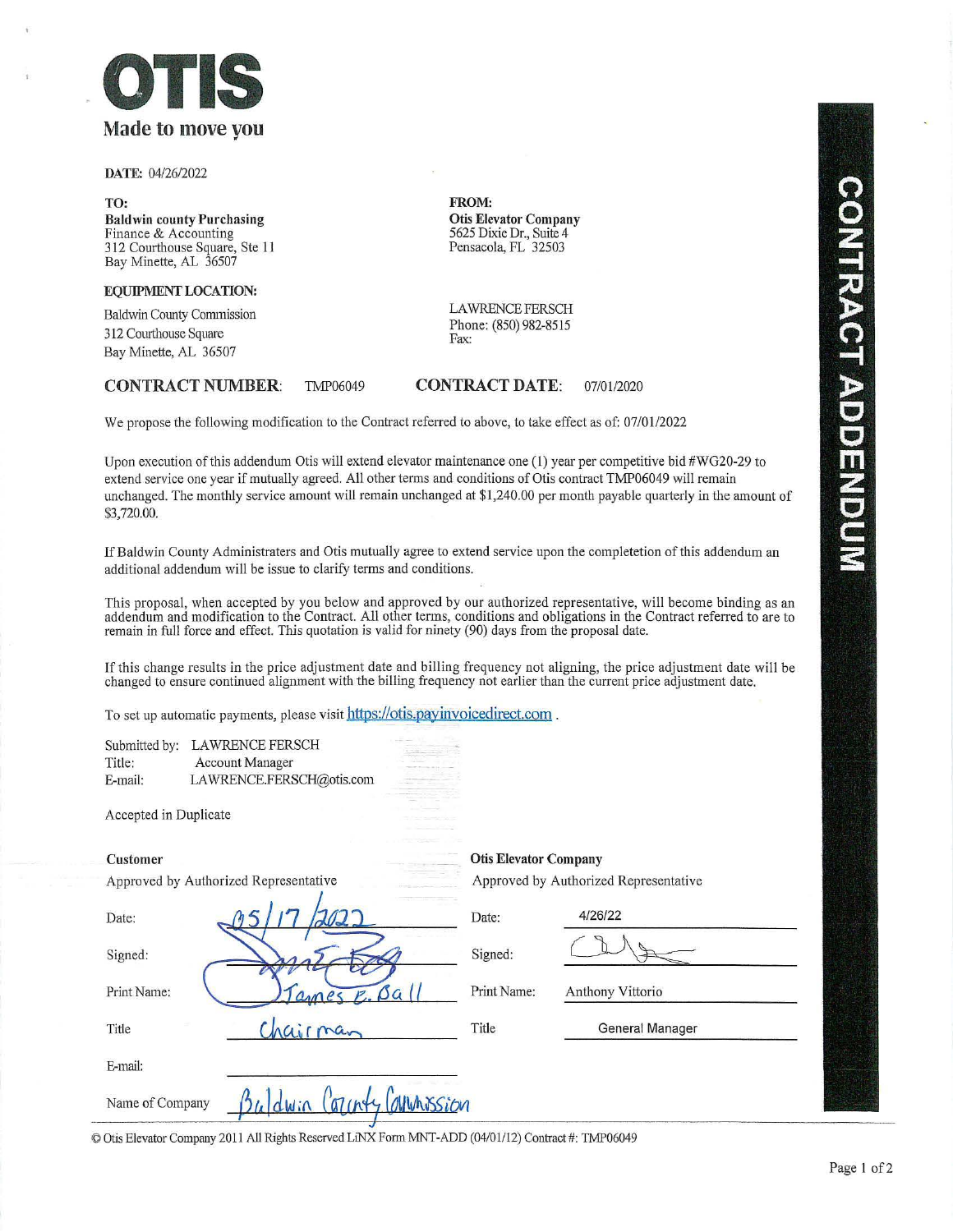o Principal, Owner or Authorized Representative of Principal or Owner

 $\frac{1}{2}$ 

 $\cdot$   $\Box$  Agent:  $\frac{1}{\Box}$  (Name of Principal or Owner)

© Otis Elevator Company 2011 All Rights Reserved LiNX Form MNT-ADD (04/01/12) Contract #: TMP06049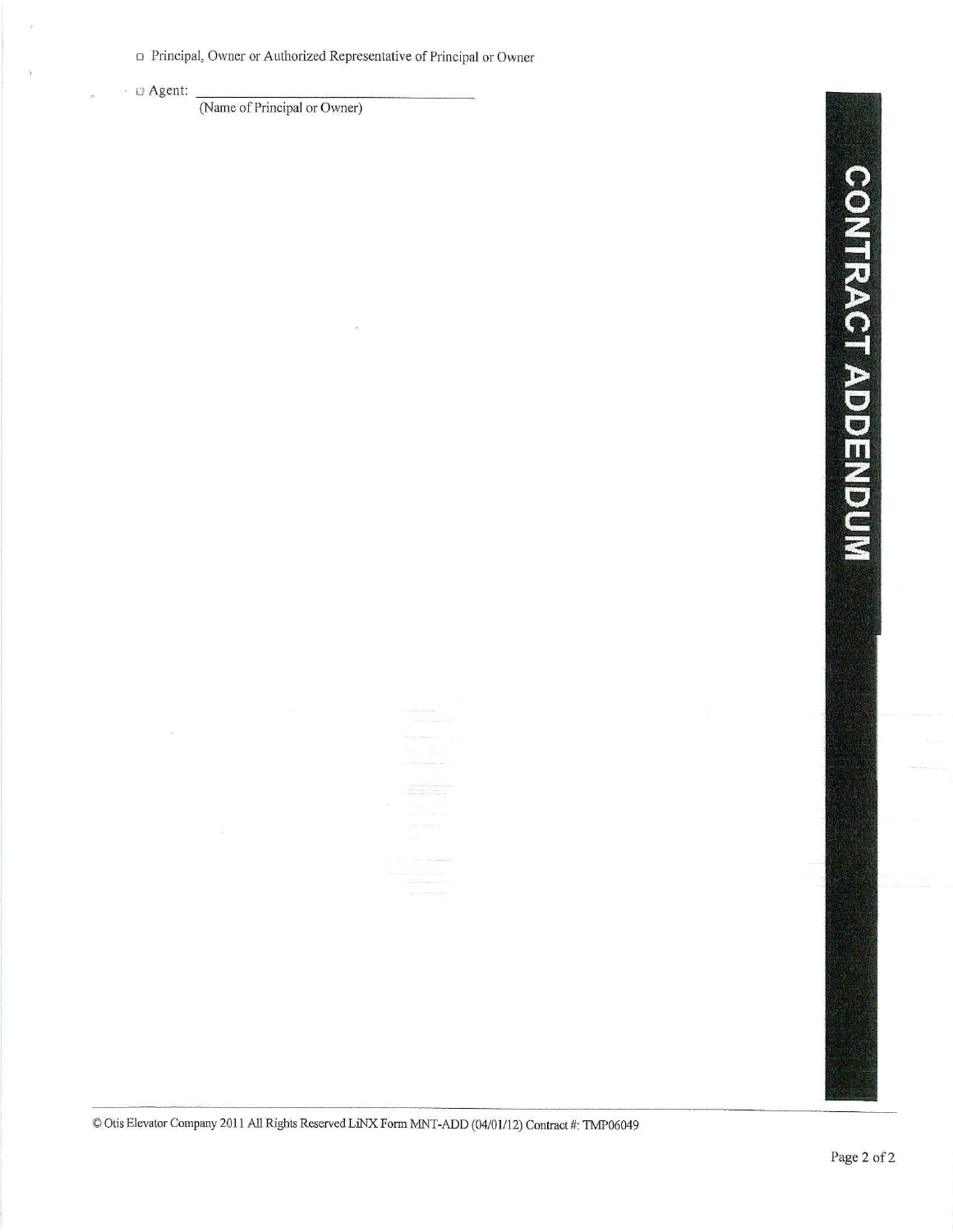State of Alabama (1) County of Baldwin )

 $\label{eq:2} \begin{array}{l} \mathbf{1}_{\mathbf{1}_{\mathbf{1}}\mathbf{1}_{\mathbf{1}}\mathbf{1}_{\mathbf{1}}\mathbf{1}_{\mathbf{1}}\mathbf{1}_{\mathbf{1}}\mathbf{1}_{\mathbf{1}}\mathbf{1}_{\mathbf{1}}\mathbf{1}_{\mathbf{1}}\mathbf{1}_{\mathbf{1}}\mathbf{1}_{\mathbf{1}}\mathbf{1}_{\mathbf{1}}\mathbf{1}_{\mathbf{1}}\mathbf{1}_{\mathbf{1}}\mathbf{1}_{\mathbf{1}}\mathbf{1}_{\mathbf{1}}\mathbf{1}_{\mathbf{1}}\mathbf{1}_{\math$ 

## CONTRACT FOR.PROFESSIONAL AND CONSTRUCTION SERVICES

This Contract for Professional and Construction Services is made and entered into by and between the County of Baldwin (hereinafter called "COUNTY") acting by and through its governing body, the Baldwin County Commission and Otis Elevator Company, (hereinafter referred to as "PROVIDER").

## WITNESSETH:

Whereas, at its regular meeting on Tuesday, May 5, 2020, the Commission authorized staff to solicit bids for the Provision of Elevator Maintenance Services; and

Whereas, staff solicited bids with Otis Elevator Company, presenting the lowest bid to the County.

NOW, THEREFORE, in consideration of the premises and the mutual covenants herein contained, the sufficiency of which being hereby acknowledged, PROVIDER and COUNTY do hereby agree as follows:

I. Definitions. The following terms shall have the following meanings:

| A. COUNTY:     | Baldwin County, Alabama          |
|----------------|----------------------------------|
| B. COMMISSION: | <b>Baldwin County Commission</b> |
| C. PROVIDER:   | <b>Otis Elevator Company</b>     |

 $\mathcal{L}$ 

II. Obligations Generally. The COUNTY hereby retains, and the PROVIDER agrees to perform for the COUNTY, those professional and construction services as hereinafter set forth. This document shall serve as the binding contract for the services of PROVIDER. PROVIDER shall immediately commence performance of the services outlined herein upon full execution of this Contract. All work shall be commenced and completed in a timely manner as, and at the times, herein set out.

III. Recitals Included. The above recitals and statements are incorporated as part of this Contract and shall have the effect and enforceability as all other provisions herein.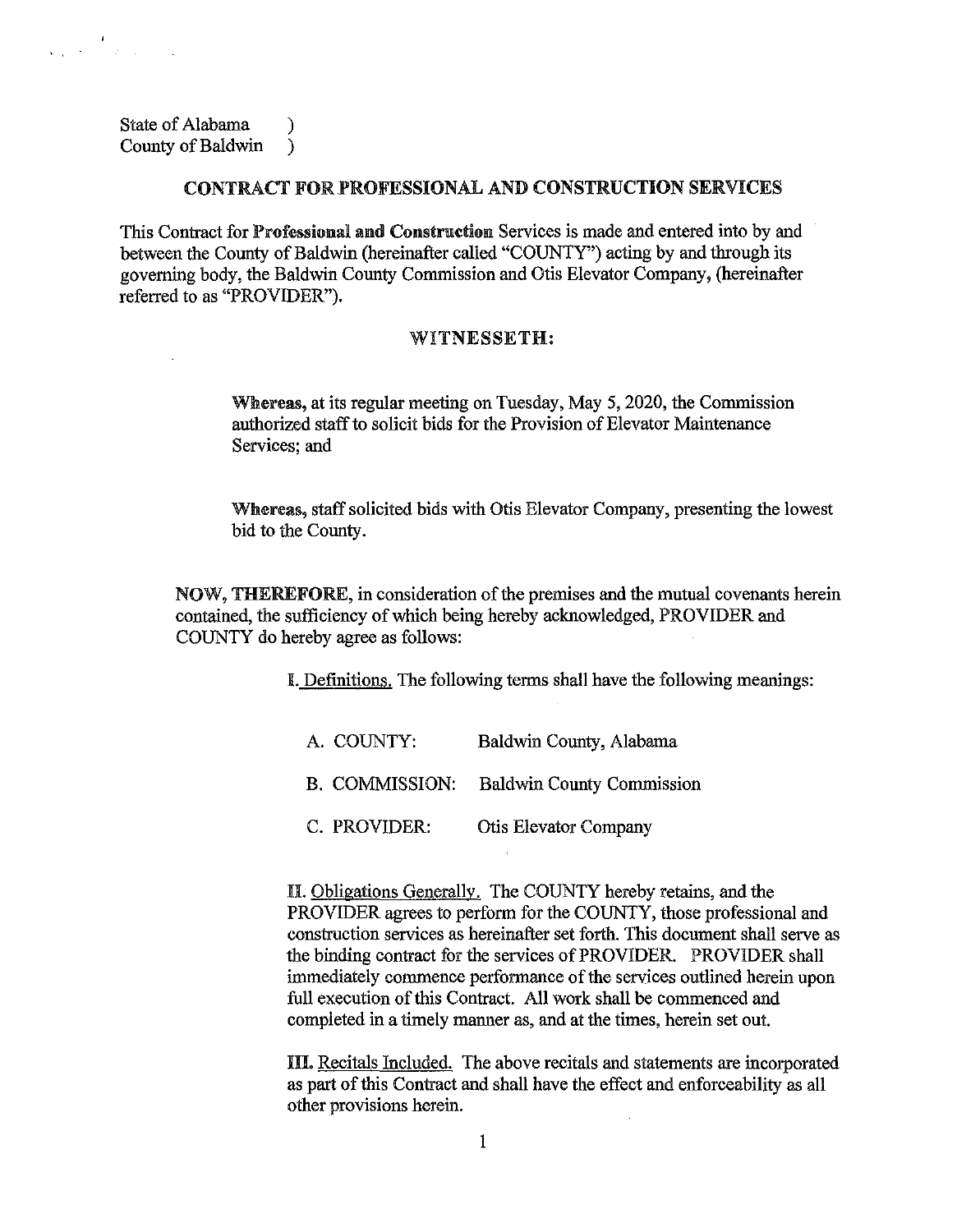IV. Professional Qualifications. For the purpose of this Contract, the PROVIDER represents and warrants to the COUNTY that it possesses the professional, technical, and administrative personnel with the specific experience and training necessary to provide the professional services required herein.

V. No Prohibited Exclusive Franchise. The COUNTY neither perceives nor intends, by this Contract, a granting of an exclusive franchise or violation of Art. I, Section 22 of the Alabama Constitution.

VI. Representation/Warranty of Certifications, Etc. PROVIDER represents and warrants that PROVIDER is presently certified, licensed and otherwise permitted under all necessary and applicable laws and regulations to perform the services herein, and that PROVIDER shall renew, maintain, and otherwise ensure that all such certifications, licenses, and permits are current and valid, without interruption, for and through completion of the services. The representation and warranty aforesaid is a material inducement to the COUNTY in entering this Contract, and the parties agree that the breach thereof shall be deemed material at the County's option.

VU. Legal Compliance. PROVIDER shall at all times comply with all applicable Federal, State, local and municipal Jaws and regulations.

VIII. Independent Contractor. PROVIDER acknowledges that it is an independent contractor, and PROVIDER shall at all times remain as such in performing the services under this Contract. PROVIDER is not an employee, servant, partner, or agent of the COUNTY and has no authority, whether express or implied, to contract for or bind the COUNTY in any manner. The parties agree that PROVIDER shall be solely responsible for and shall have full and unqualified control over developing and implementing its own means and methods, as it deems necessary and appropriate in providing the aforementioned services, and that the COUNTY' s interests herein are expressly limited to the results of said services. PROVIDER is not entitled to unemployment insurance benefits, and PROVIDER is responsible for and obligated to pay any and all federal and state income tax on any monies paid pursuant to this Contract.

IX. No Agency Created. It is neither the express nor the implied intent of PROVIDER or COUNTY to create an agency relationship pursuant to this Contract. Therefore, the PROVIDER does not in any manner act on behalf of COUNTY and the creation of such a relationship is prohibited and void.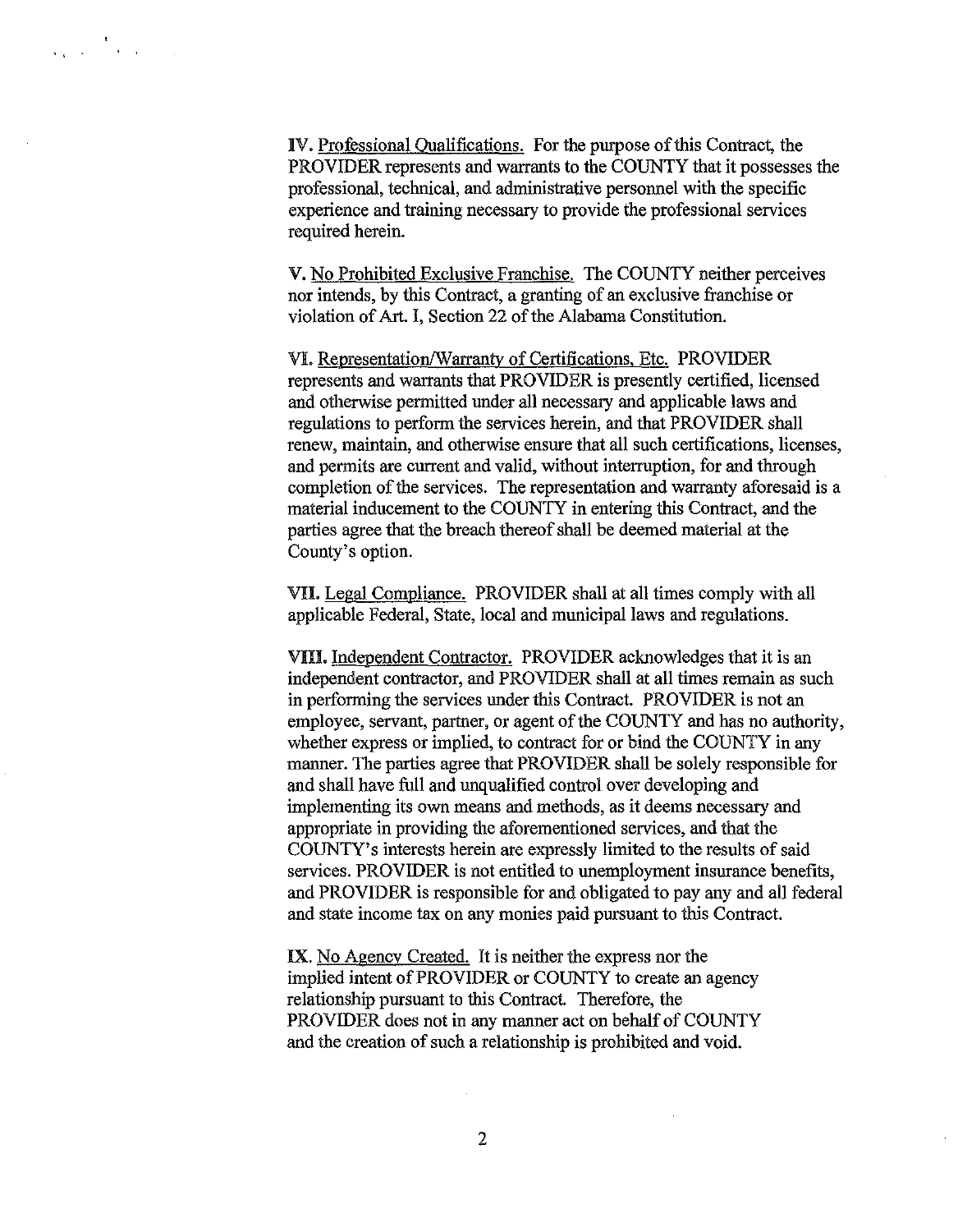X. Unenforceable Provisions. If any one or more of the provisions contained herein shall, for any reason, be held to be invalid, illegal or unenforceable in any respect, then such provision or provisions shall be deemed severable from the remaining provisions hereof, and such invalidity, illegality or unenforceability shall not affect any other provision hereof. This Contract shall be construed as if such invalid, illegal or unenforceable provision had never been contained herein.

المن العالمي.<br>من الأمر المن المن المن المن المن

XI. Entire Agreement. This Contract represents the entire and integrated agreement between COUNTY and PROVIDER and supersedes all prior negotiations, representations, or agreements, either written or oral. This Contract may be amended only by written instrument signed by all parties.

XII. Failure to Strictly Enforce Performance. The failure of the COUNTY to insist upon the strict performance of any of the terms, covenants, agreements and conditions of this Contract shall not constitute, and shall never be asserted by PROVIDER as constituting, a default or be construed as a waiver or relinquishment of the right of the COUNTY to thereafter enforce any such term, covenant, agreement, or condition, but the same shall continue in full force and effect.

XIII. Assignment. This Contract or any interest herein shall not be assigned transferred or otherwise encumbered by PROVIDER without the prior written consent of the COUNTY, which may be withheld or granted in the sole discretion of the COUNTY.

XIV. Ownership of Documents/Work. The COUNTY shall be the owner of all copyright or other intellectual property rights in reports, documents and deliverables produced and paid for under this Contract, and to the extent permitted by Alabama Jaw, any such material may be reproduced and reused at the discretion of the COUNTY without payment of further consideration. PROVIDER shall not transfer, disclose, or otherwise use such information for any purpose other than in performance of the services hereunder, without the COUNTY's prior written consent, which may be withheld or granted in the sole discretion of the COUNTY.

XV. Notice. Notice required herein shall be in writing, unless otherwise allowed, and said notice shall be deemed effective when received at the following addresses: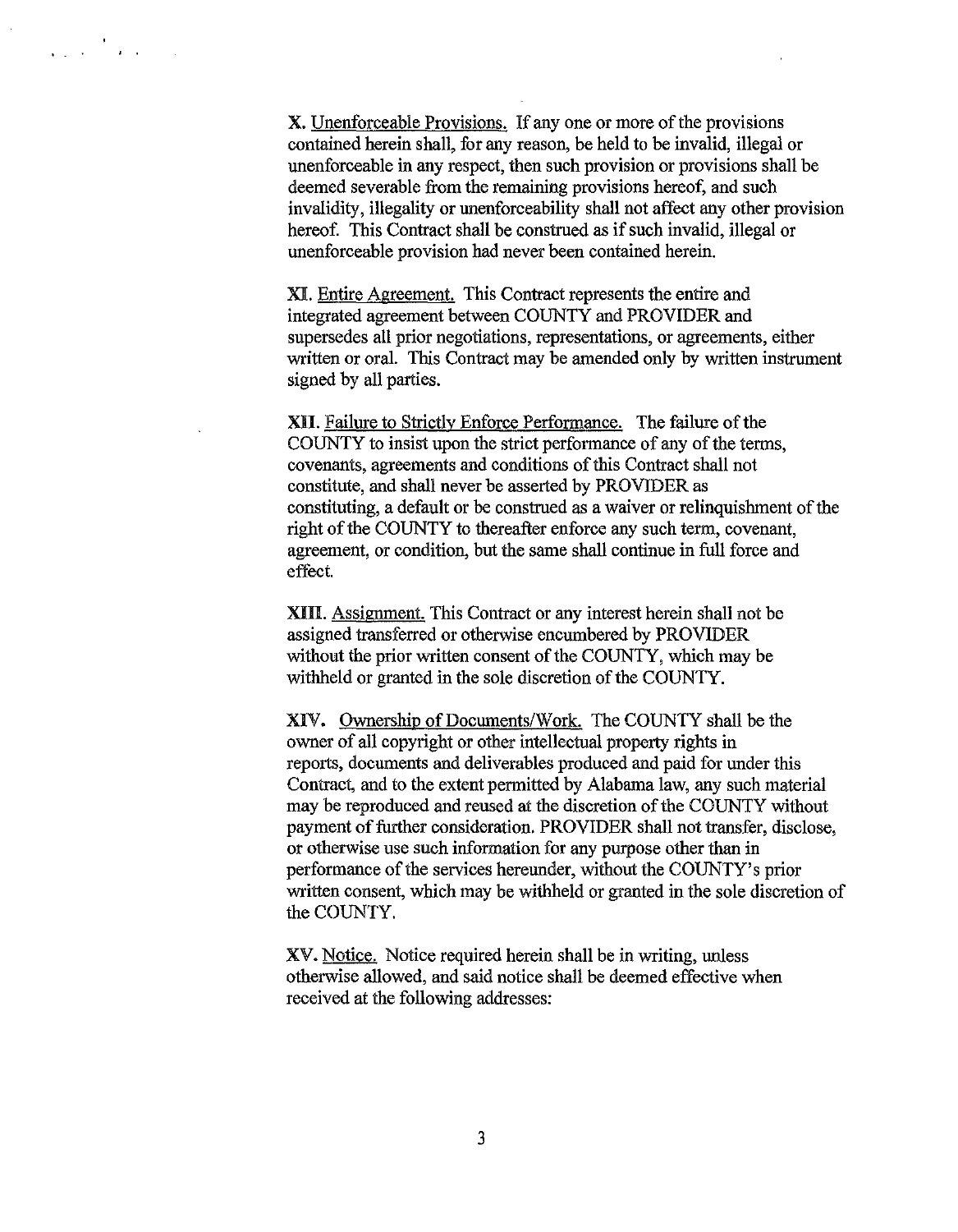| PROVIDER: | Otis Elevator Company     |
|-----------|---------------------------|
|           | 5625 Dixie Drive, Suite 4 |
|           | Pensacola, FL 32503       |
|           | ATTN: Greg Andrews        |

 $\label{eq:2} \frac{1}{\sqrt{2}}\int_{\mathbb{R}^3}\frac{1}{\sqrt{2}}\left(\frac{1}{\sqrt{2}}\right)^2\frac{1}{\sqrt{2}}\left(\frac{1}{\sqrt{2}}\right)^2\frac{1}{\sqrt{2}}\left(\frac{1}{\sqrt{2}}\right)^2\frac{1}{\sqrt{2}}\left(\frac{1}{\sqrt{2}}\right)^2\frac{1}{\sqrt{2}}\left(\frac{1}{\sqrt{2}}\right)^2\frac{1}{\sqrt{2}}\left(\frac{1}{\sqrt{2}}\right)^2\frac{1}{\sqrt{2}}\left(\frac{1}{\sqrt{2}}\right)^2\frac{1}{\sqrt{2}}$ 

COUNTY: Baldwin County Commission c/o Chairman 312 Courthouse Square Suite 12 Bay Minette, AL 36507

XVI. Services to be Rendered. PROVIDER is retained by the COUNTY as a professionally qualified contractor. The general scope of work for the services shall include all the terms and Conditions of "Competitive Bid #WG20-29", the same being expressly incorporated herein by reference, and without limitation will encompass:

## "All provision and conditions and/or specifications listed/stated in Competitive Bid #WG20-29 named, Provision of Elevator Maintenance Services for the Baldwin Connty Commission".

A. PROVIDER will provide ongoing communications with COUNTY regarding this service, including updates, emails and etc. as requested. Additionally, PROVIDER will meet with COUNTY as needed or requested.

B. PROVIDER is responsible for the professional quality, technical accuracy, timely completion and coordination of all services furnished by or in relation to this Contract.

C. PROVIDER represents and warrants that its services shall be performed within the limits and standards provided by the COUNTY, in a manner consistent with the level of care and skill ordinarily exercised by similar providers under similar circumstances at the time the services are performed.

## XVII General Responsibilities of the COUNTY.

A. The COUNTY shall provide reasonable notice to PROVIDER whenever the COUNTY actually observes or otherwise actually becomes aware of any development that affects the scope or time of PROVIDER's services hereunder or any defect or nonconformance in the work of PROVIDER.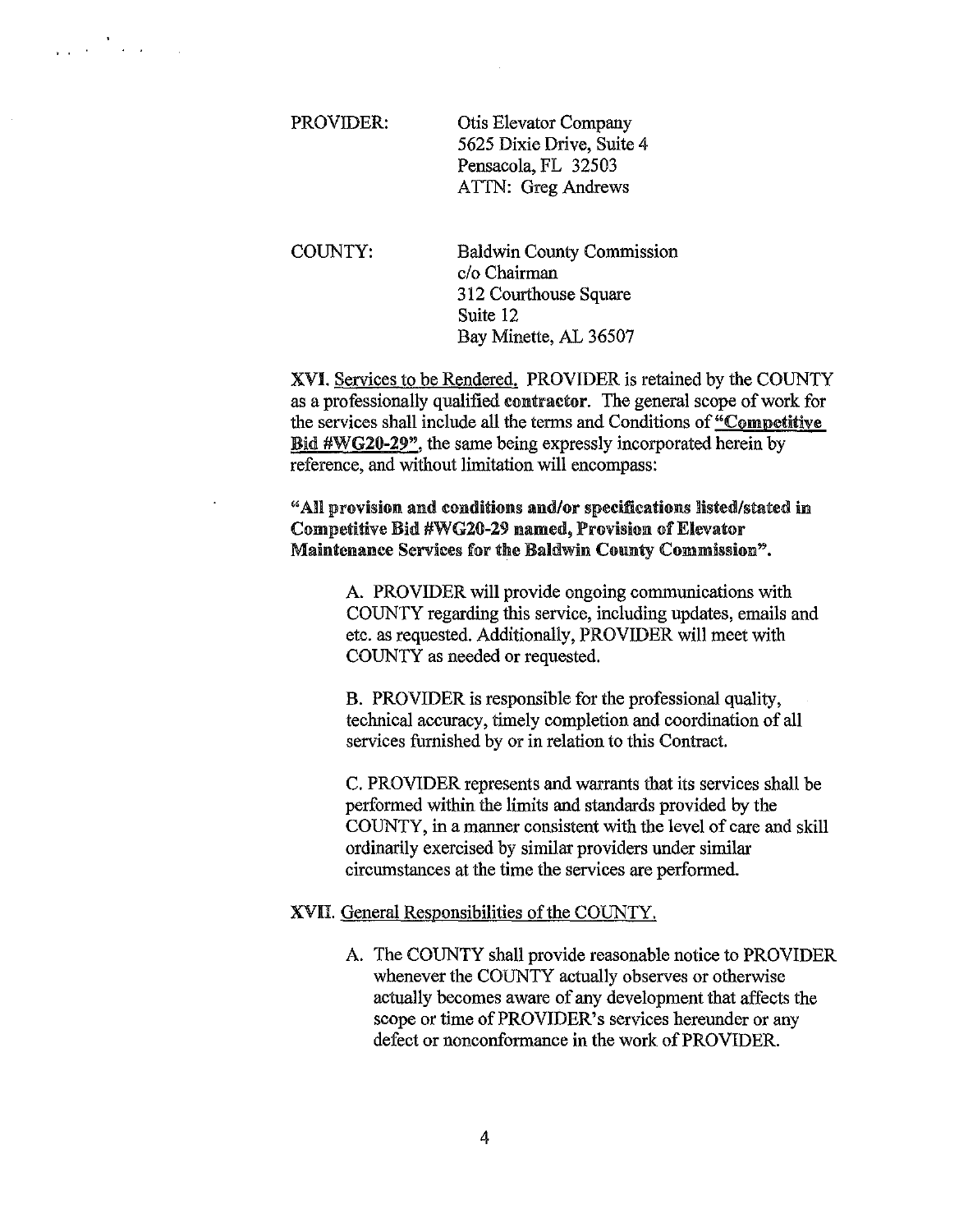B. The COUNTY shall pay to PROVIDER the compensation as, and subject to the terms set out below.

XVIII. Termination of Services. The COUNTY may terminate this contract, with or without cause or reason, by giving thirty (30) days written notice of such to the PROVIDER. Upon receipt of such notices, PROVIDER shall discontinue its work to the extent specified in the notice.

In the event of termination, the COUNTY shall pay PROVIDER for all services satisfactorily rendered, and for any expenses deemed by COUNTY to be a reimbursable expense incurred pursuant to this Contract and prior to the date of termination.

XIX. Compensation Limited. The compensation to be paid to the PROVIDER shall be the full compensation for all work performed by PROVIDER under this Contract. Any and all additional expenditures or expenses of PROVIDER, not listed in full within this Contract, shall not be considered as a part of this Contract and shall not be demanded by PROVIDER or paid by COUNTY.

XX. Direct Expenses. Compensation to PROVIDER for work shall be paid as listed on "ATTACHMENT A & B". Said compensation shall be all inclusive, including without limitation, reimbursement of all cost, incidentals and operating expense associated with those directly engaged in performance of the requested services.

XXI. Method of Payment. PROVIDER shall submit invoices to the COUNTY for payment for work performed. Such invoice shall be accompanied by a detailed account of compensation to be paid PROVIDER.

Payment shall be made by the COUNTY within thirty (30) days of the approval of the invoice submitted by the PROVIDER. The COUNTY agrees to review and approve invoices submitted for payment in a timely manner.

XXII. Effective and Termination Dates. This Contract shall be effective and commence immediately upon the same date as it full execution and shall terminate upon the expiration of twelve-four (24) months or upon written notification thereof received by either party within the required thirty (30) day period. [Nothing herein stated shall prohibit the parties from otherwise terminating this Contract according to the provisions herein.]

XXIII. Force Majeure. The Parties hereto shall incur no liability to the other if performance becomes impossible or impracticable by reason of an event or effect that the parties could neither have anticipated nor controlled. This allowance shall include both an act of nature and acts of third parties. Any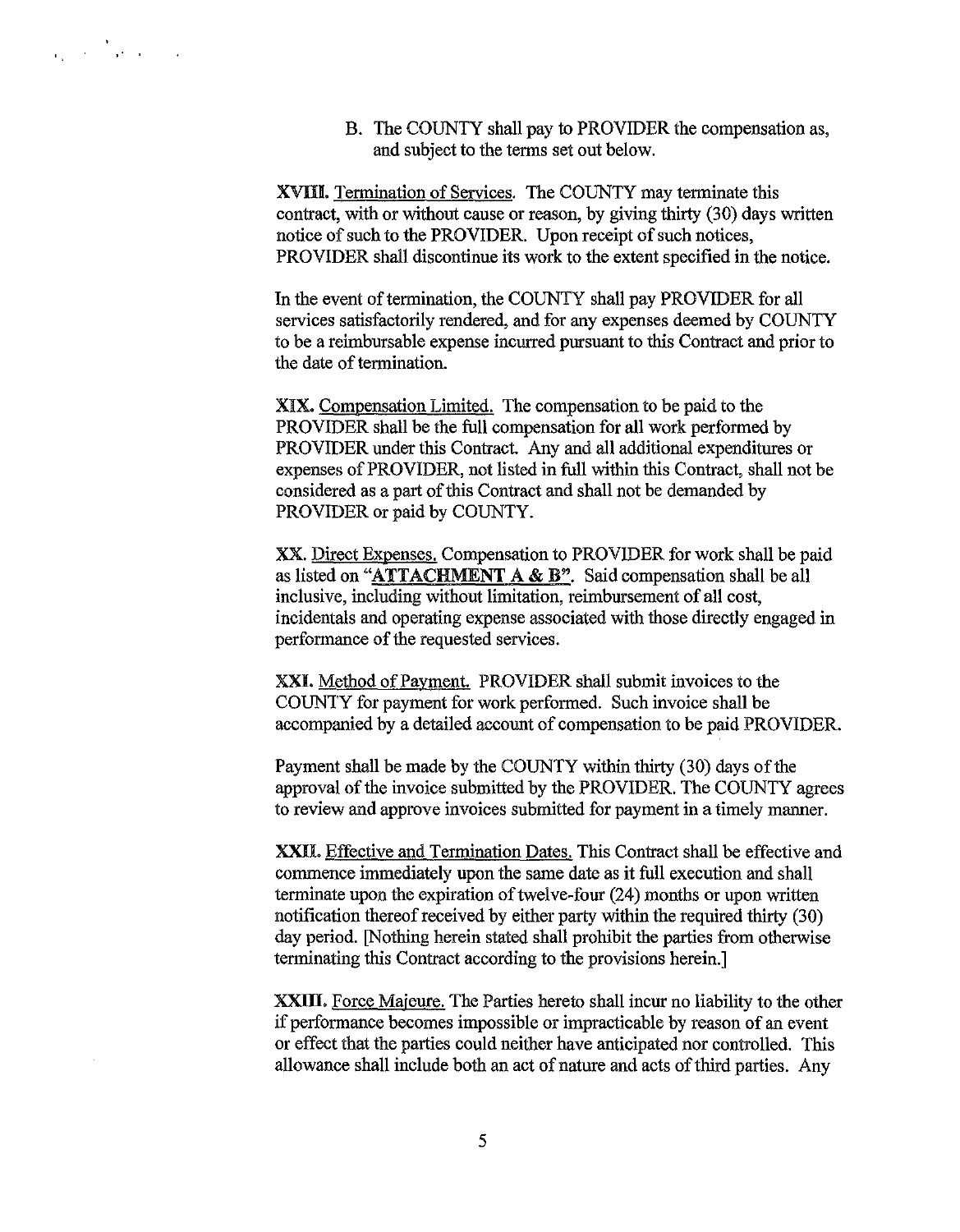costs that would otherwise be incurred and/or necessitated by the provisions herein shall be alleviated for either party by such event or effect.

XXIV. Indemnification. Provider shall indemnify, defend and hold County, and its Commissioners, affiliates, employees, agents, and representatives (collectively "County") harmless from and against any and all claims, demands, liabilities, damages, losses, judgments, costs, and expenses including, without limitations, attorneys' fees, and costs, for any and all personal injury (including death) and property damage of any kind or nature whatsoever, incurred by, asserted against, or imposed upon County, as a result of or in any manner related to provision of services hereunder, or any act or omission, by Provider. Contractor shall provide the COUNTY with proof of general liability coverage including the COUNTY as an additional insured. This indemnification shall survive the expiration or termination of this Contract.

XXV. Number of Originals. This Contract shall be executed with three (3) originals, each of which are equally valid as an original.

XXVI: Governing Law: This Contract in all respects, including without limitation its formation, validity, construction, enforceability and available remedies, shall be governed by the laws of the State of Alabama, without regard to Alabama conflict of law principles.

XXVH: Insurance: Prior to performing services pursuant to this Contract, Provider shall carry, with insurers satisfactory to County, throughout the term of hereof, Auto Liability Insurance, including owned, hired and non-owned vehicles, with limits of not less than \$1,000,000, combined single limit, for both bodily injury liability and property damage liability each occurrence; Commercial General Liability Insurance, including all contractual liability hereunder, with limits not less than \$1,000,000, combined single limit, for both bodily injury liability and property damage liability each occurrence; and Worker's Compensation Insurance, meeting the statutory limits of the State of Alabama and Employer's Liability Insurance fully covering all employees and supervisors participating in the work at the subject property site. All liability insurance shall name the County as an additional insured. Prior to commencing operations hereunder, a Certificate of Insurance evidencing such coverage, satisfactory to County, shall be furnished to County, which shall specifically state that such insurance shall provide for at least ten (10) days' notice to County in the event of cancellation, termination or any change in such insurance policies. The workers compensation certificate shall bear an endorsement clearly evidencing a waiver of the right of subrogation against County and County Representatives. Should Provider fail to furnish current evidence upon demand of any insurance required hereunder, or in the event of cancellation, termination or change in any such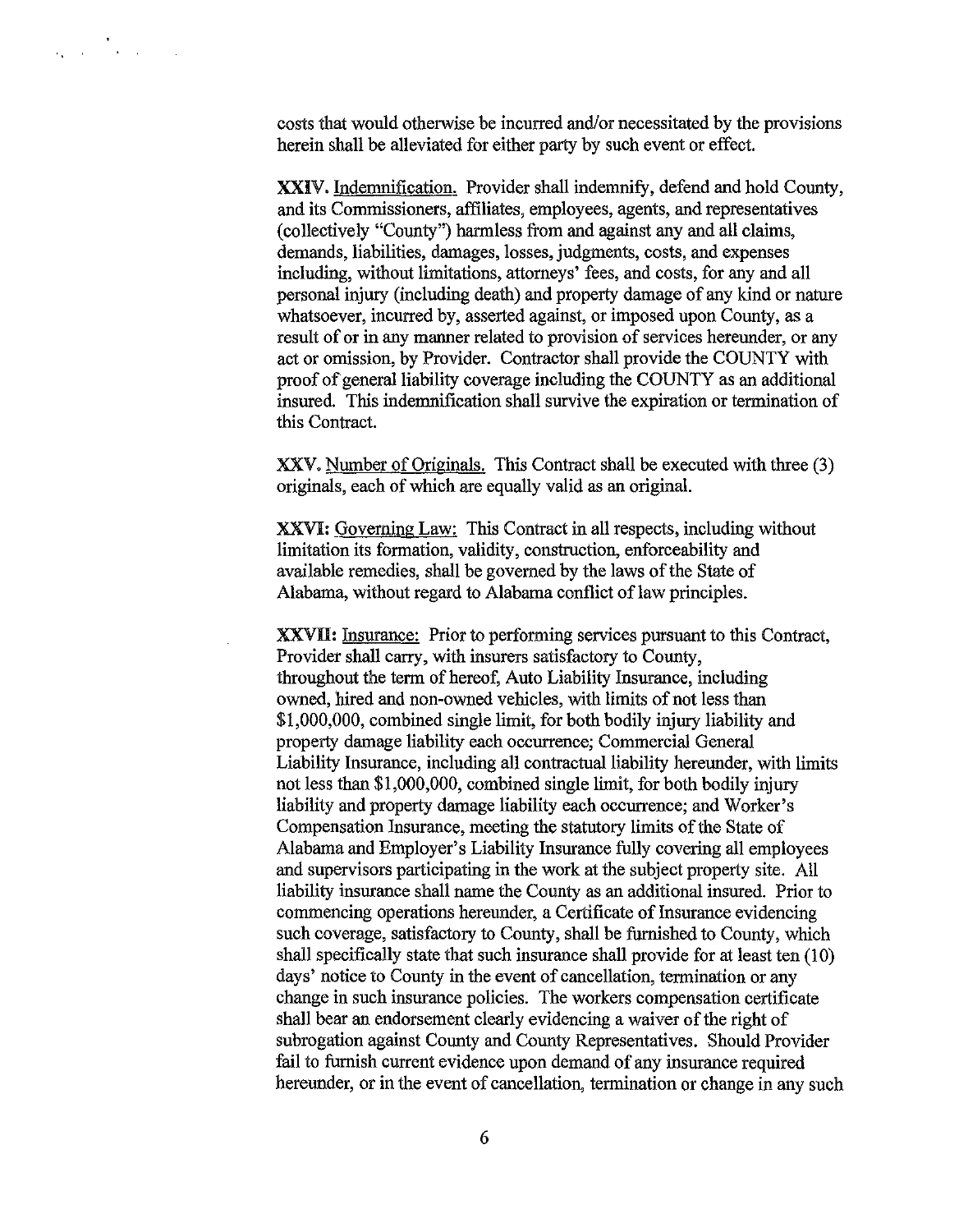insurance, County may, at its option, suspend this Contract until insurance is obtained, terminate this Contract immediately without further action, or hold Provider in material default and pursue any and all remedies available.

IN WITNESS WHEREOF, the parties hereto have executed this contract on the last day of execution by the COUNTY as written below.

**COUNTY** D Underworz sitii ( BILLIE JO UNDERWOOD, Chairman /Date

, **<sup>1</sup>**I I I I I I I , **.\_,1 \I** *OJ: <sup>1</sup> <sup>1</sup> <sup>1</sup>*.\\ *11,,.,* / " " **0 0 " oil • 0** /.,;.) "'.,,,

 $\label{eq:2} \frac{1}{\sqrt{2}}\left(\frac{1}{\sqrt{2}}\right)^2\left(\frac{1}{\sqrt{2}}\right)^2\left(\frac{1}{\sqrt{2}}\right)^2\left(\frac{1}{\sqrt{2}}\right)^2.$ 

State of Alabama -' \ \ :\''?{~ \_\_ .J, **o** ~ - :c\_:

> **COUNTRY SEA**

ATTEST: I *qh* la~'db

/Date

**WAYNE DYESS** County Administrator

County of Baldwin .. *.* :,.v·";,~ . ~' **f** . .... <sub>1</sub>, a Notary Public in and for said County, in said State, herêby certify that Billie Jo Underwood, whose name as Chairman of Baldwin County Commission and Wayne Dyess, whose name as County Administrator, are known to me, acknowledged before me on this day that, being informed of the contents of the Contract for Professional and Construction Services, they, as such officers and with full authority, executed same knowingly and with full authority to do so on behalf of said Commission.

wingly and with full authority to do so on behalf of said Commission.<br>EN under my hand and seal on this the  $\frac{\delta^2}{\epsilon}$  day of  $\frac{\sqrt{2} \beta \epsilon \rho_0 \rho_2}{\epsilon}$ , 2020. 

Notary Public

My Commission Expires

**My** Commission Expires: ~""""· **May** 5, 2024 ...

## SIGNATURE PAGE AND NOTARY PAGE TO FOLLOW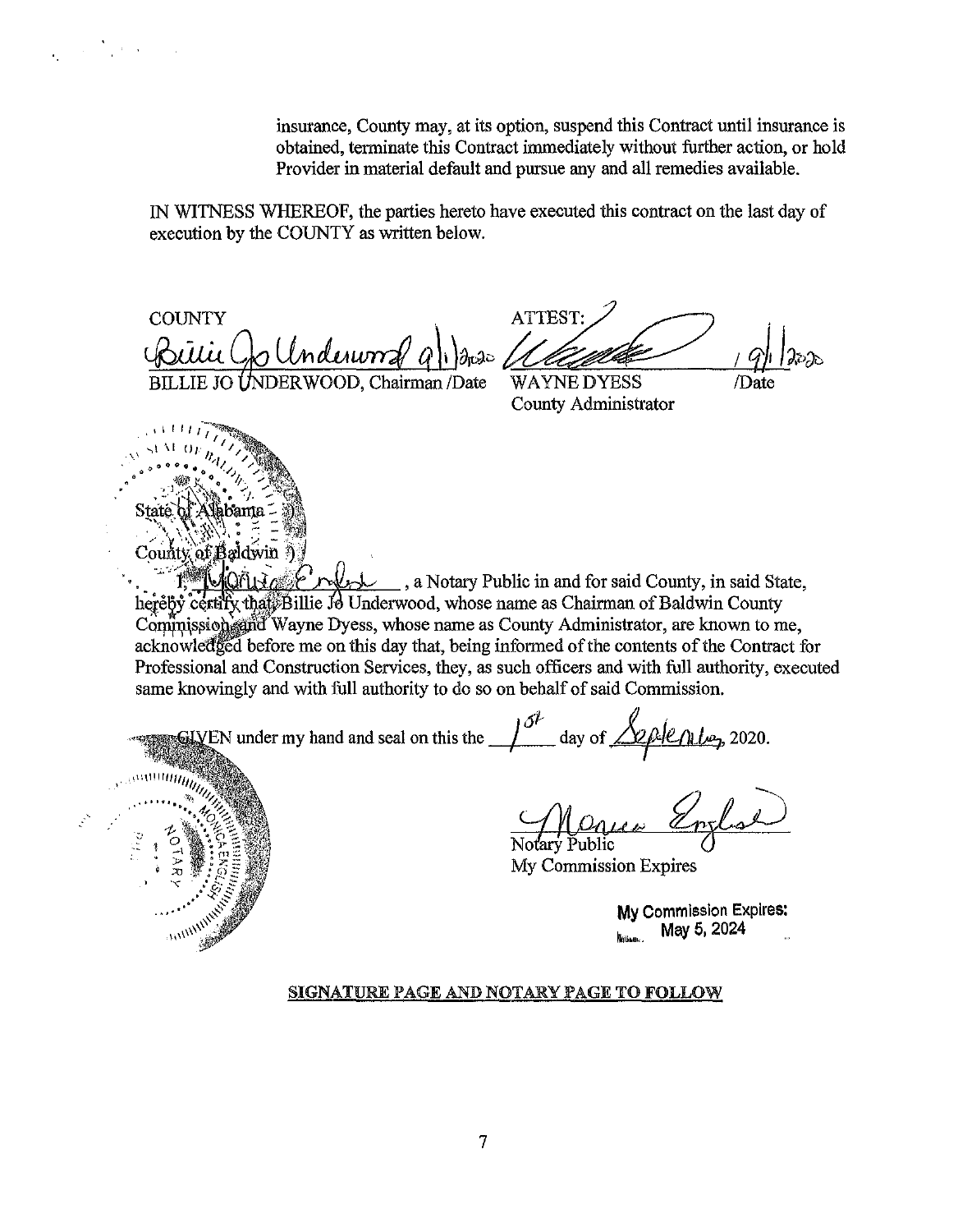PROVIDER:

Otis Elevator Company

|     | Dave Trimmer                |       |
|-----|-----------------------------|-------|
| BV. | Dave Trimmer, July 10, 2020 | /Date |
| Ħ۳  | General Manager             |       |



| State of Flavida   |  |
|--------------------|--|
| County of ESCampig |  |

1, **AMOOV CLOWE**, Notary Public in and for said County and State, hereby certify <sup>1</sup>. Megay Clame, Notary Public in and for said County and State, hereby certify<br>that **WAMITM MWLY** as **SM, WAMSGEV** of Otis Elevator Company, whose name is<br>signed to the foregoing in that capacity, and who is known to me, this day that, being informed of the contents of the foregoing, he executed the same voluntarily on the day the same bears date for and as an act of said Otis Elevator Company.

| GIVEN under my hand and seal on this the $\Box$ day of $\Box\Box\Box$ | 2020.                      |  |
|-----------------------------------------------------------------------|----------------------------|--|
| w<br>Notary Public State of Florida<br>Megan Clarke                   | gan Clare<br>Notary Public |  |



My Commission Expires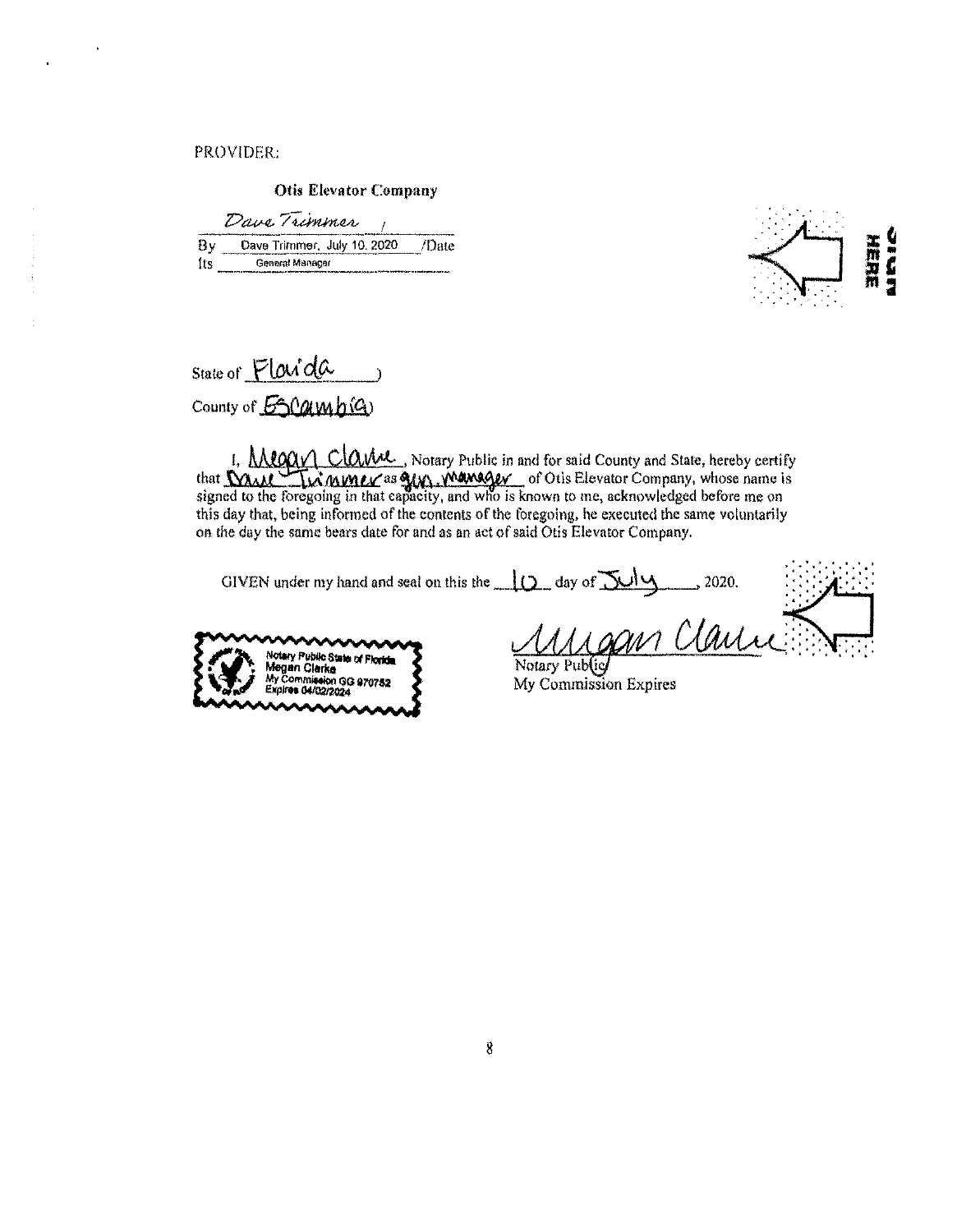## **BID #WG20-29 RESPONSE FORM**

 $\frac{1}{4}$  , we consider the constant  $\frac{1}{4}$ 

Provision of Elevator Maintenance Services Page 1 of 4

Date:  $5 - 15 - 20 - 30$ Out of State  $\frac{V}{\gamma_{\text{es}}}$  or  $\frac{15}{\gamma_{\text{es}}}$  If yes,  $\frac{136}{\gamma_{\text{res}}}$ Company Name: 0775 Elevator Company Alabama General Contractors License Number: /3695 Address: 5625 Oivie Or. Swite 4 <u>Pensacola FL 32503</u> Company Rep.  $\frac{Greg \text{} Ardrews}{(Rep. Name Typed or Printed)}$ Position: Sr. Account Manager Email address: greg. andrews @ ofis. Com Phone: 530-473-1244 Ex16 or Cell 830-393-0693 Fax:  $650 - 475 - 16577$ 

Financing through another agency beside yourself  $\frac{\chi}{\text{Yes}}$  or  $\frac{\chi}{\text{No}}$ If yes, must attach a copy of the financing agreement and all conditions to this response from.

Financing Agency Authorized Signature

The Alabama General Contractors License Number must be listed on the outside of the sealed envelope.

All exceptions must be listed and attached to the bid response form.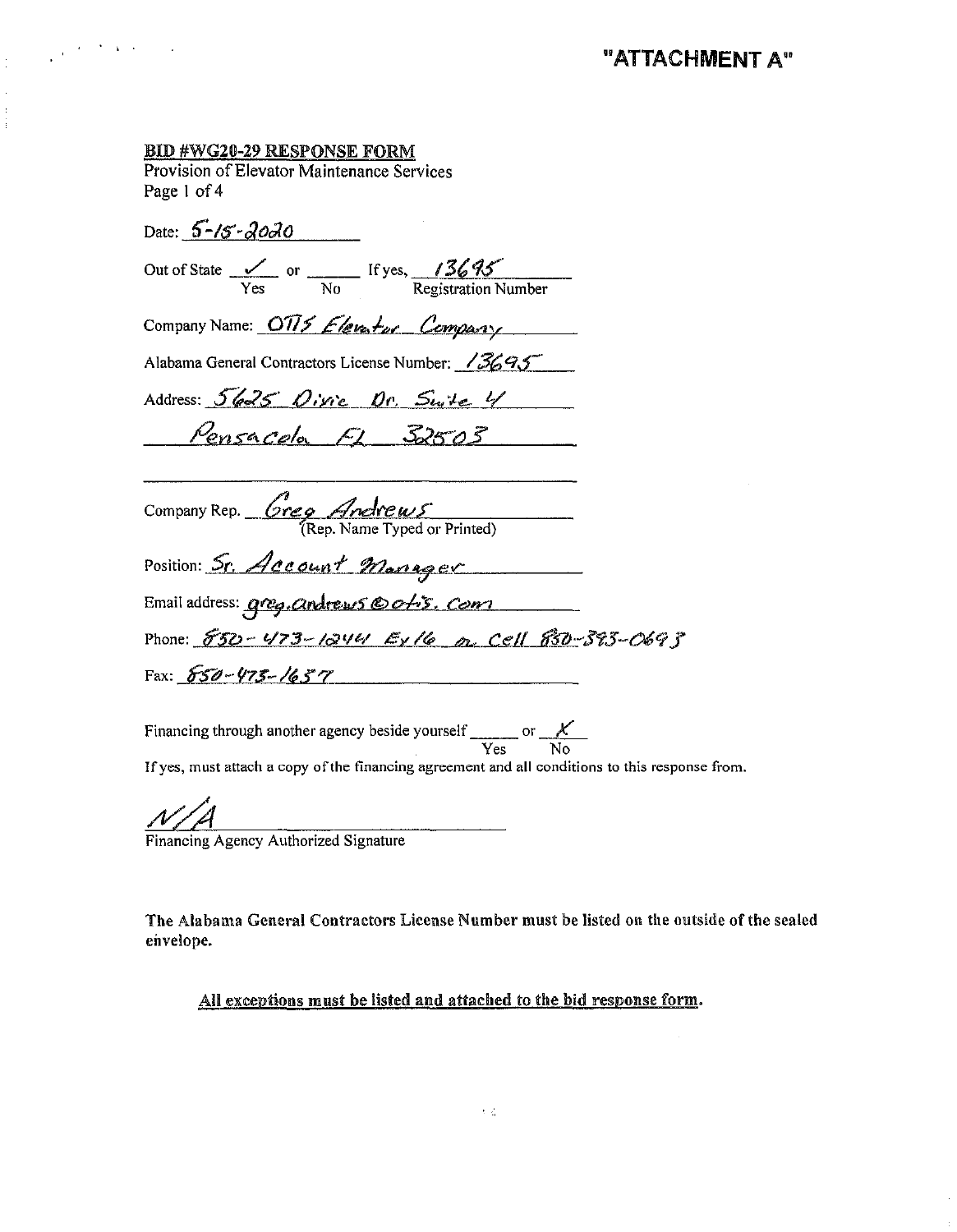## BID #WG20-29 RESPONSE FORM

 $\langle\sigma_{\rm{eff}}\rangle$ 

Provision of Elevator Maintenance Services Page 3 of 4

- 1) Baldwin County Robertsdale Coliseum 19477 Fairground Road- Robertsdale, AL 36567 Otis 2500 lb. Hydraulic  $-$  Jurisdiction #ALE 33418 Amount Bid:  $\frac{\sqrt{100} \cdot 22}{\sqrt{100}}$  per month
- 2) Baldwin County Central Annex II 22070 Highway 59 Robertsdale, AL 36567 West Elevator - Dover 3000 lb. Hydraulic - Jurisdiction #ALE019895 Amount Bid: $\frac{d^2}{d}$   $\frac{d^2}{d}$  per month

East Elevator - Dover 3500 lb. Hydraulic - Jurisdiction #ALE019896 Amount Bid:  $\frac{1}{\sqrt{00}}$   $\cdot \frac{1}{\sqrt{00}}$  per month

- 3) Baldwin County Satellite Courthouse 1100 Fairhope Avenue Fairhope, AL 36532 Thyssenkrupp 2500 lb. Hydraulic-Jurisdiction #ALE 050901 Amount Bid:  $\frac{d}{d\theta}$  / $\frac{d\theta}{d\theta}$  per month
- 4) Baldwin County Annex IV (CIS Building) 105 West  $3<sup>rd</sup>$  Street Bay Minette, AL 36507 Kone Microprocessor Traction 2500 lb. Elevator - Jurisdiction #ALE021346 Amount Bid:  $\frac{d}{d}$  *Q10*  $\cdot$  <sup>25</sup> per month
- 5) Baldwin County Emergency Management- 23100 McAuliffe Dr., Robertsdale, AL 36567 Thyssenkrupp 2500 lb. Hydraulic- Jurisdiction #ALE033231 Amount Bid:  $\frac{4}{100}$   $\cdot$   $\frac{32}{100}$  per month
- 6) Baldwin County Courthouse I Courthouse Square, Bay Minette, AL 36507 Dover 2500 lb. Hydraulic – Jurisdiction #ALE 033568 Amount Bid:  $\frac{k}{\omega}$  or month

Wheel-Chair Lift 500 lb.  $-$  Jurisdiction #ALE 033200 Amount Bid:  $680 - 29$  per month

7) Baldwin County Corrections Center - 200 Hand Avenue, Bay Minette, AL 36507 Dover 2500 lb. Hydraulic (6 stop)-Jurisdiction #ALE033747 (Overtime service calls should be included for the six (6) stop elevator, for equipment related issues only, located in the Baldwin County Corrections Center) Amount Bid:  $\frac{4}{50}$   $\approx$  per month

Dover 3500 lb. Hydraulic (2 stop)- Jurisdiction #ALE033748 Amount Bid:  $\frac{d}{d}$  /00  $\cdot$   $\approx$  per month

8) Baldwin County Sheriff's Investigation Office - 18126 Co. Rd. 54, Robertsdale, AL 36567 Dover 2000 lb. Hydraulic - Jurisdiction #ALE 050873 Amount Bid:  $\frac{d}{d}$  /and  $\cdot$   $\frac{d}{d}$  per month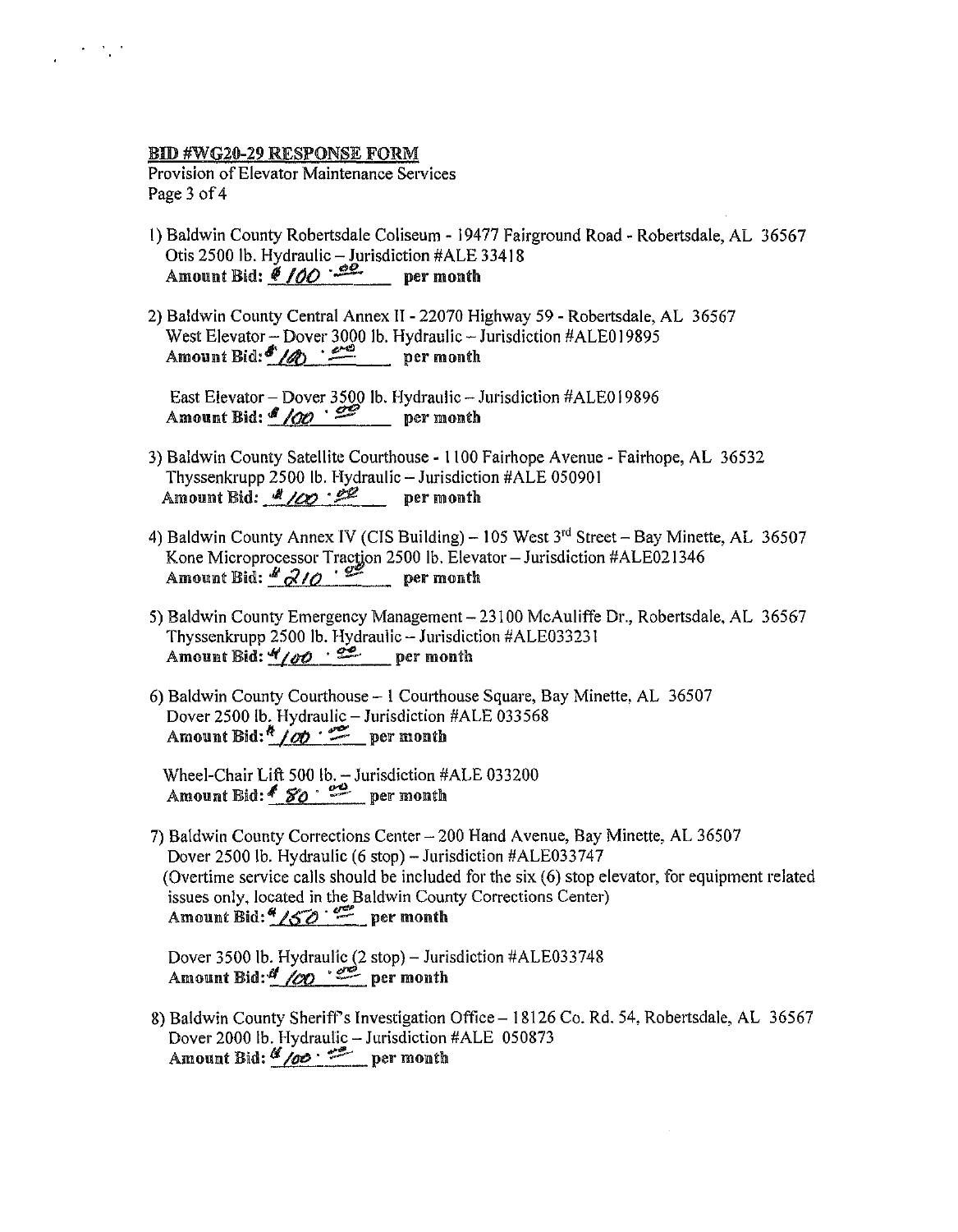$\label{eq:2} \frac{1}{2} \int_{\mathbb{R}^3} \left| \frac{d\mathbf{r}}{d\mathbf{r}} \right|^2 \, d\mathbf{r} \, d\mathbf{r} \, d\mathbf{r} \, d\mathbf{r} \, d\mathbf{r} \, d\mathbf{r} \, d\mathbf{r} \, d\mathbf{r} \, d\mathbf{r} \, d\mathbf{r} \, d\mathbf{r} \, d\mathbf{r} \, d\mathbf{r} \, d\mathbf{r} \, d\mathbf{r} \, d\mathbf{r} \, d\mathbf{r} \, d\mathbf{r} \, d\mathbf{$ 

 $\sim 10^{11}$  km  $^{-1}$ 

**BID #WG20-29 RESPONSE FORM**<br>Provision of Elevator Maintenance Services Page 4 of 4

Hourly Rate for repairs not covered by maintenance agreement:

|                        | <b>Single</b>               | Team                                   |
|------------------------|-----------------------------|----------------------------------------|
| Regular Time:          | $\mathbb{Z}^2$<br>\$<br>8C  | $\cdot$ 00<br>Φ<br>OV                  |
| Overtime:              | ా - తా<br>\$<br>$\alpha$ ur | ن ه<br>360<br>J,                       |
| Sundays &<br>Holidays: | \$<br>$\cdot$<br>250        | - 90<br>د۵<br><b>STATISTICS</b><br>30. |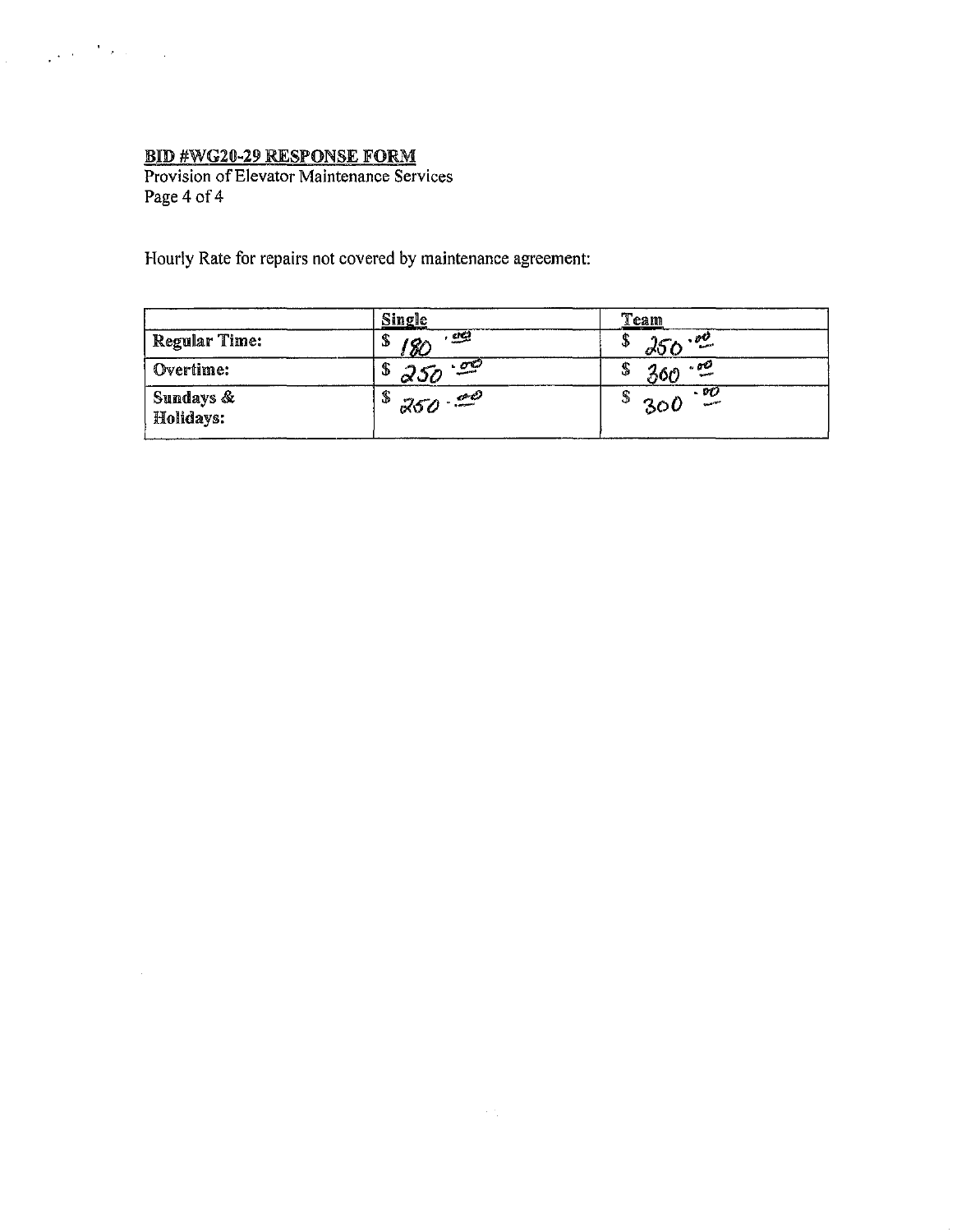| <b>OTIS ELEVATOR</b>                                                                                                                                | ATI ACHAILATIS<br>l Contract Number<br>Amendment to the contract<br>Your Project Number<br>$Bid \;$ $\mathscr{A}$ $\mathscr{A}GZ0 - 29$ |
|-----------------------------------------------------------------------------------------------------------------------------------------------------|-----------------------------------------------------------------------------------------------------------------------------------------|
| ACKNOWLEDGMENT                                                                                                                                      | Date Acknowledged<br>5/40/4020                                                                                                          |
| Thank you for your order<br>Please refer to our contract number in all<br>correspondence. Address all inquiries to:<br><b>Otis Elevator Company</b> | Sold To<br><b>Baldwin County Commission</b>                                                                                             |
| <b>Exceptions to bid Conditions and Specifications</b><br>Amendment to the contract.                                                                | Job Location<br><b>Baldwin County Commission</b><br>Elevators under bid number $W6dQ - 29$                                              |

Thank you for allowing us the opportunity to do business with your company. Enclosed is/are signed copy(ies) of our Agreement with you dated \_\_\_\_. Our acceptance of this Agreement is conditioned by the following clarifications to its terms, whether specifically noted in the contract or as an additional document incorporated by reference or as a matter of law. It is also understood that our proposal dated is made a part of this Agreement and shall prevail over any contract specifications in conflict with the equipment to be furnished or our scope of work, and that the terms included herein will be deemed accepted by you upon our commencement of the Work.

NOTE: Review of Safety, Drug, Equal Employment Opportunity, Specifications, and Scope of Work Sections is the Responsibility of the local office.

#### CONTRACT:

## <u>XXIII</u>

 $\mathcal{F}^{\mathcal{G}}_{\mathcal{G}}$  , where  $\mathcal{F}^{\mathcal{G}}_{\mathcal{G}}$  and

 $Add:$ 

Notwithsranding any other provision in the contract to the contrary, neither party shall be liable for any loss, damage or delay due to any cause beyond either party's reasonable control, including but not limited to acts of government, labor disputes, strikes, lock outs, theft, weather, natural or man-made disaster, civil commotion, mischief or act of God. Under no circumstances shall either party be liable for special, indirect, liquidated or consequential damages of any kind.

#### **XXVII**

In lieu of naming parties as additional insured, such parties shall be named insured on an Owner's and Contractor's Protective (OCP) Liability policy with a limit of \$2,000,000.

## **BID DOC**

## Contractors Public Liability & Property damage & Auto Coverage

In lieu of naming parties as additional insured, such parties shall be named insured on an Owner's and Contractor's Protective (OCP) Liability policy with a limit of \$2,000,000.

#### **Hold Harmless**

Insert "To the extent caused by an act of Omission of the contractor..." at beginning of paragraph.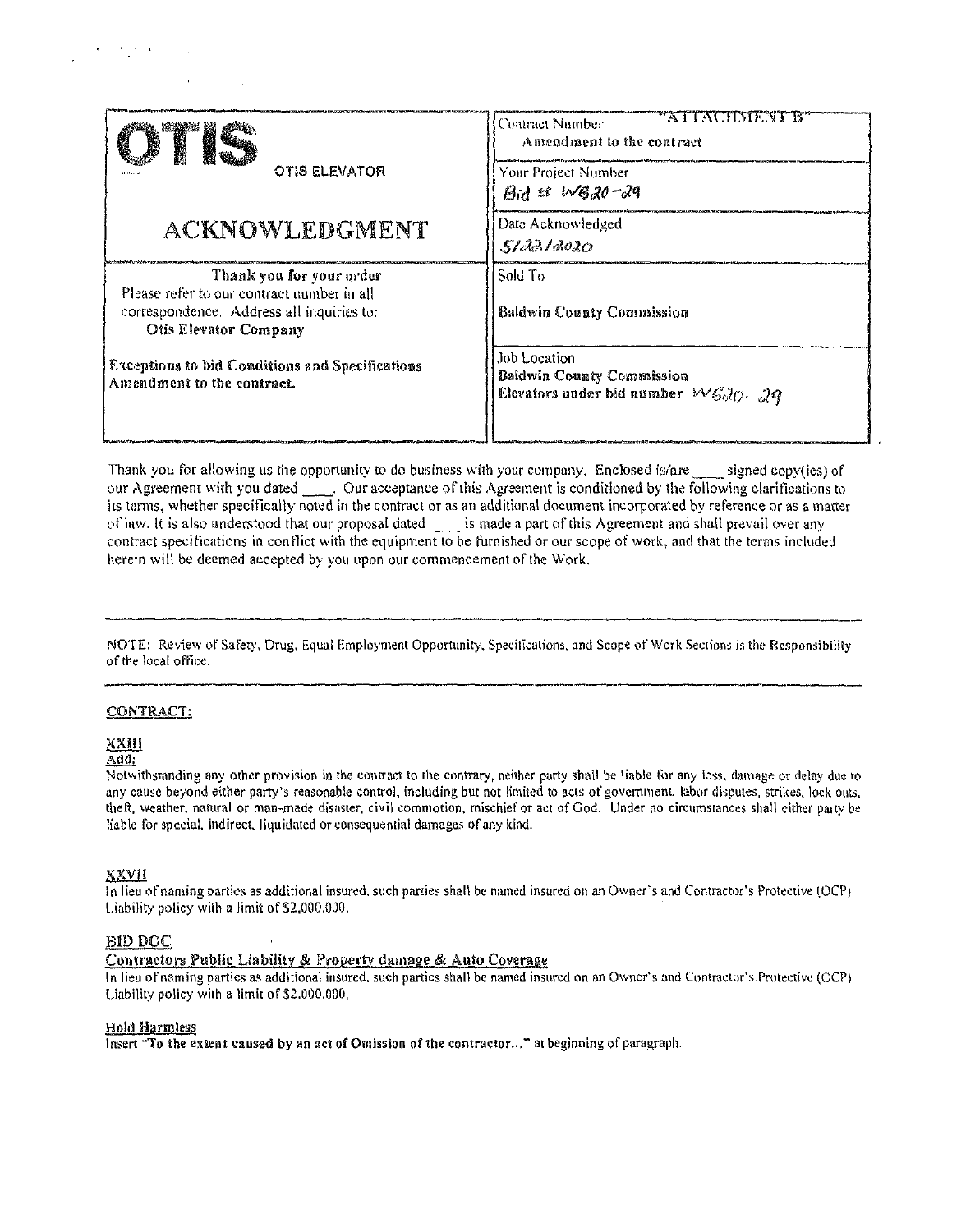## PAYMENT TERMS

 $\mathcal{A}$  ,  $\mathcal{A}$  ,  $\mathcal{A}$  ,  $\mathcal{A}$ 

Payments shall be made on a quarterly basis, due on or before the last day of the month prior to the billing period, beginning on the Commencement Date.

#### **WARRANTY**

 $\frac{1}{\sqrt{2}}\int_{-\infty}^{\infty}e^{-\frac{1}{2}x}e^{-\frac{1}{2}x}e^{-\frac{1}{2}x}dx$ 

Otis' warranty is limited to the repair or replacement, at Otis' discretion, of defective materials and the correction of defective workmanship within a reasonable time for defects that are reported to Otis during the term of this contract. This warranty excludes damage due to external causes such as fire, water and weather, improper use, misuse, neglect or work by others. THIS WARRANTY IS GIVEN IN LIEU OF ALL OTHER WARRANTIES, EITHER EXPRESSED OR IMPLIED, INCLUDING ANY WARRANTY OF MERCHANTABILITY OR FITNESS FOR A PARTICULAR PURPOSE.

#### **SOFTWARE**

Otis shall provide its maintenance personnel with the appropriate (as determined by Otis in its sole discretion) tools to enable Otis to troubleshoot, diagnose and maintain the equipment as provided in this Agreement. These tools shall remain the property of Otis and nothing in this Agreement shall be construed to obligate Otis to give, disclose or in any manner transfer such tools to the Customer or any third party.

Any counters, meters, tools, remote monitoring devices, communication devices, resident software or other service equipment ("Otis Peripherals") which we may use or install to deliver service under this Contract remains our property, solely for the use of our employees. Otis Peripherals are not considered as part of the elevator. If this contract or subsequent maintenance service is terminated for any reason, we will be given access to the premises to remove the Otis Peripherals at our expense.

#### **OCCUPATIONAL HEALTH & SAFTEY**

We agree to abide by Customer's Safety Policy as long as said policy is not in conflict with our own Safety Policy.

Otis agrees to accept liability for the cost of penalties incurred by you pursuant to governing Occupational Health & Safety acts that result from our acts or omissions on the condition that the cost of any similar penalties imposed on Otis because of your acts or omissions or anyone employed by you shall be borne by you.

## **SEARCHED AND TESTS**

Otis supports your efforts in attempting to maintain a safe, healthy and productive working environment; however, we cannot agree to authorize any party to search our employees or require our employees to submit to any tests. Otis will take appropriate action in the event that you advise us of any action by any of our employees that is contrary to the maintenance of a safe, healthy and productive workplace.

#### **SAFE ACCESS**

Customer agrees to provide Otis with unrestricted ready and safe access to all areas of the building in which any part of the Units are located and to keep all machine rooms and pit areas free from water, stored materials and excessive debris.

#### **WORK EXCLUDED**

Otis is not required to alter, update, modernize or install new attachments to any units, whether or not recommended or directed by insurance companies or governmental authorities.

Otis will not be responsible for car enclosures (including but not limited to, wall panels, door panels, car gates, plenum chambers, hung ceilings, lighting, light diffusers, light tubes and bulbs, handrails, mirrors and floor coverings), rail alignment, when affected by building compression or shifting hoistway enclosures, hoistway gates, hoistway inserts and brackets, mainline disconnect switches, doors, door frames, sills, swing door hinges and closing devices, hydraulic cylinders, plungers, buried piping, escalator balustrades. lighting and wedge guards. Otis will also not be responsible for computer and microcomputer devices, such as terminal keyboards and display units, that are not exclusively dedicated to the elevator system, telephones, intercoms, heat or smoke sensors or communications or safety signaling equipment not installed by Otis, or instructions or warnings in connection with use by passengers.

#### Obsolescence

Otis will not be required: (i) to make any tests other than that as specifically set forth herein; (ii) to make any replacements with parts of a different design or type; (iii) to make any changes in the existing design of the Units; (iv) to alter, update, modernize or install new attachments to any Units, whether recommended or directed by governmental authorities or by any third party; (v) to make repairs or replacements necessitated by failures detected during or due to testing of the Units or buried or unexposed hydraulic